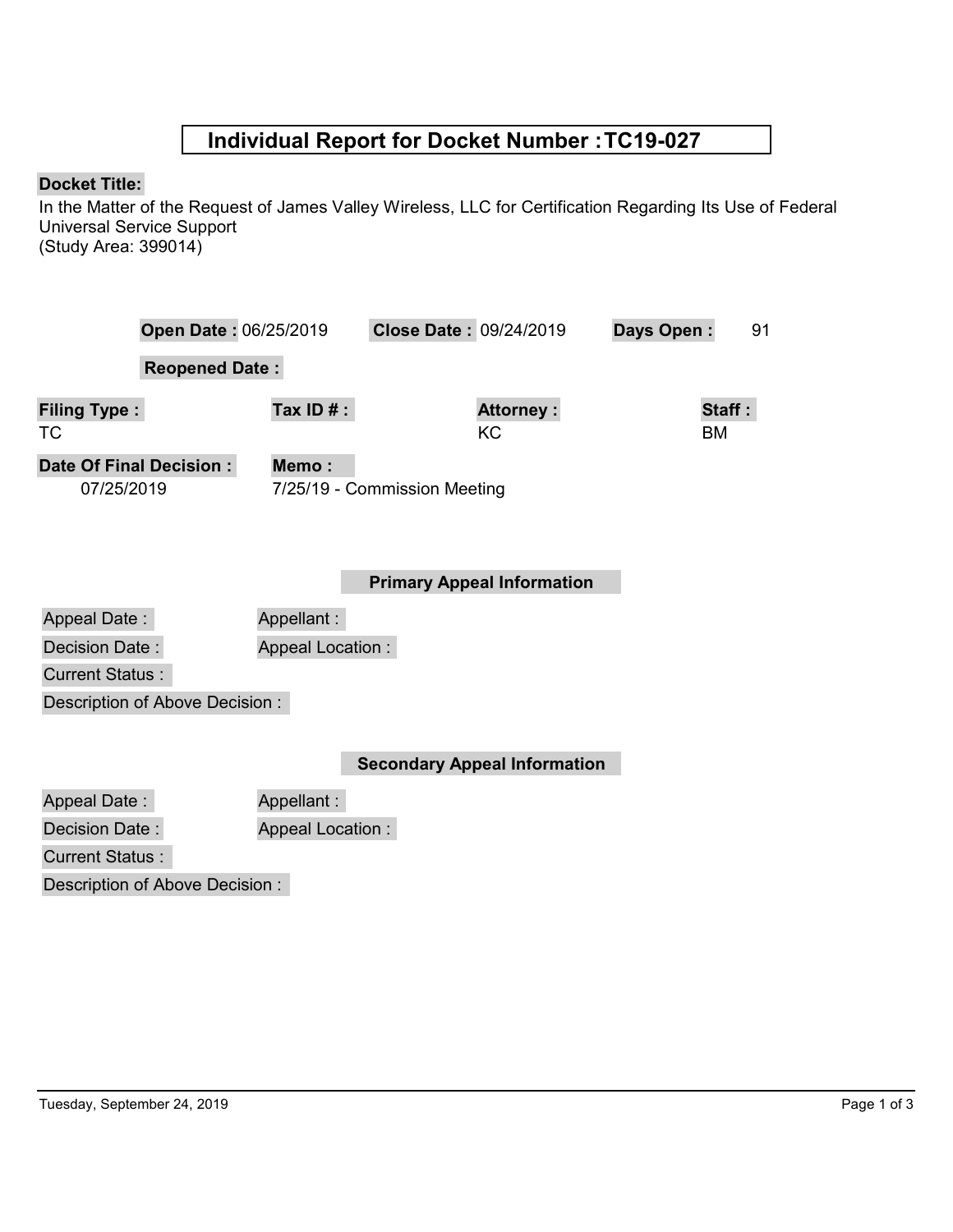## **Individual Report for Docket Number :TC19-027**

## **Docket Notes :**

06/25/19 - Filed and Docketed - M:/puc/web/internet/commission/dockets/telecom/2019/tc19-027/file name.pdf 06/25/19 - James Valley Wireless' Letter regarding Certification - M:/ltr062519.pdf

06/25/19 - Annual ETC Certification Filing - M:/certification

06/25/19 - Exhibit A - Progress Report Confidential (not available to the public) - N|/Internet/telecom/2019/tc19- 027/Exhibita.pdf

06/25/19 - Exhibit B - Two Year Plan Confidential (not available to the public) - N|/Internet/telecom/2019/tc19- 027/ExhibitB.pdf

06/25/19 - Exhibit C - Report on Outages and Unfulfilled Service Requests - M:/exhibitc.pdf

06/25/19 - Exhibit D - Affidavit - M:/exhibitd.pdf

06/25/19 - Lifeline/Tribal Link Up Advertising Outreach Annual Report - M:/lifeline.pdf

07/10/19 - James Valley Wireless, LLC's Data Request 1-1 - M:/dr1.pdf

07/31/19 - Order Granting Certification - M:/puc/web/internet/commission/orders/telecom/2019/tc19-027.pdf 09/24/19 - PUC's Letter to USAC and FCC regarding Annual State Certification of Support for Eligible

Telecommunications Carriers and List of Certified Carriers for 2020 –

M:/puc/web/internet/commission/dockets/telecom/2019/tc19-011/ltr092019.pdf-09/24/19 - USAC Confirmation of SD PUC's Filing for State Certification 2019 – :/puc/web/internet/commission/dockets/telecom/2019/tc19- 011/usacconfirmation.pdf-09/24/19 - Docket Closed – M:/close.pdf